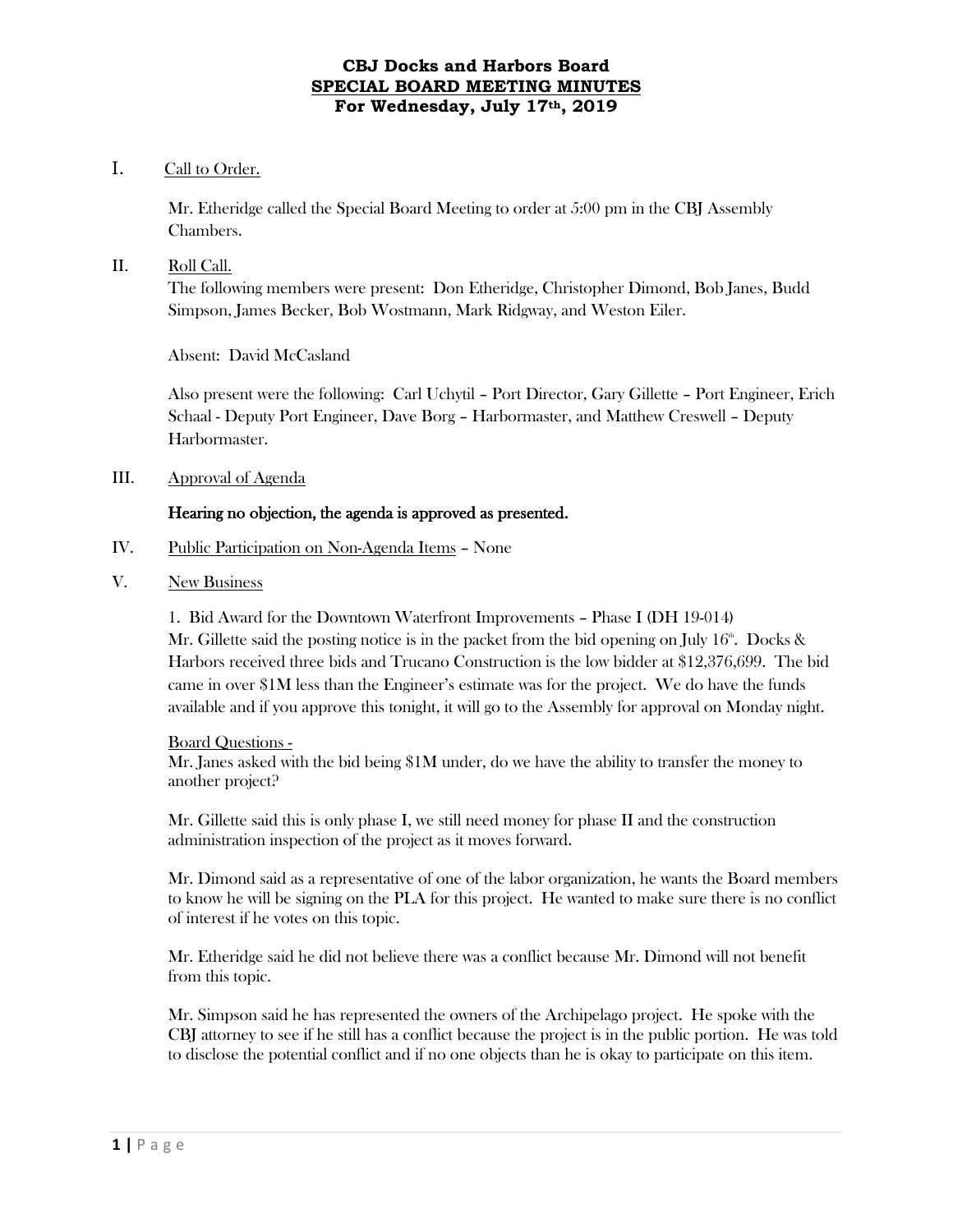Mr. Etheridge asked if any of the Board members objected to Mr. Dimond and Mr. Simpson voting on this topic? There was no objection from the Board members.

#### Public Comment - None

Board Discussion/Action

# MOTION By MR. WOSTMANN: TO RECOMMEND THE BID FOR THE DOWNTOWN WATERFRONT IMPROVEMENTS – PHASE I BE AWARDED TO TRUCANO CONSTRUCTION FOR \$12,376,699 AND FORWARD TO THE ASSEMBLY FOR APPROVAL AND ASK UNANIMOUS CONSENT.

Motion passed with no objection

### 2. Bid Award for Statter harbor Improvements – Phase IIIA (DH 19-013)

Mr. Gillette said bids were opened today. The posting notice will be signed tomorrow and Pacific Pile and Marine (PPM) is the low bidder at \$4,061,000, but it is much higher than the Engineer's estimate. Staff reviewed the bids to see where the differences are and one bid had a higher amount on the blasting than the other bidders. At this point, this is the number that stands. Even though it is higher than the estimate, we do currently have funds. We have more funds coming into the project, which will be for phase II. Options at this point would be cancel the bid, re-scope the project (maybe don't blast the rock, or dredge so deep), however, that will impact the project that we worked on for so long and feel it is necessary for a facility to last for 30 to 50 years. Staff recommendation is to move forward with the bid knowing we will have more money coming into the project. With the two bidders that were close, it does give indication that they were reading it correctly. We feel we have a decent bid and we can fund it.

### Board Questions -

Mr. Ridgway asked if Mr. Gillette has had conversations with the contractor about their bid on the dredging and disposal?

Mr. Gillette said it is inappropriate at this time. After they are under contract, we can ask them how they interpreted the scope and negotiate at that time.

Mr. Ridgway asked if the scope included engineer's estimate on volume total, how many cubic yards?

Mr. Uchytil said the volume amount is the estimated dredging amount and we end up paying the actual contractor amounts of how much material that is removed. He asked Mr. Schaal to talk about the dredging line item.

Mr. Schaal said if you look at the blasting controls line item and the rock dredging and disposal line item, they are two halves of that process. If you look at what the three bidders have done, we see lopsided amount in PPM and an opposite amount in Kiewit. Talking with Dick Somerville at PND, it looks like the apparent low bidder placed the risk shown as a cost in the blasting controls which then means the actual cost for the dredging is much less. There are limits for over dredging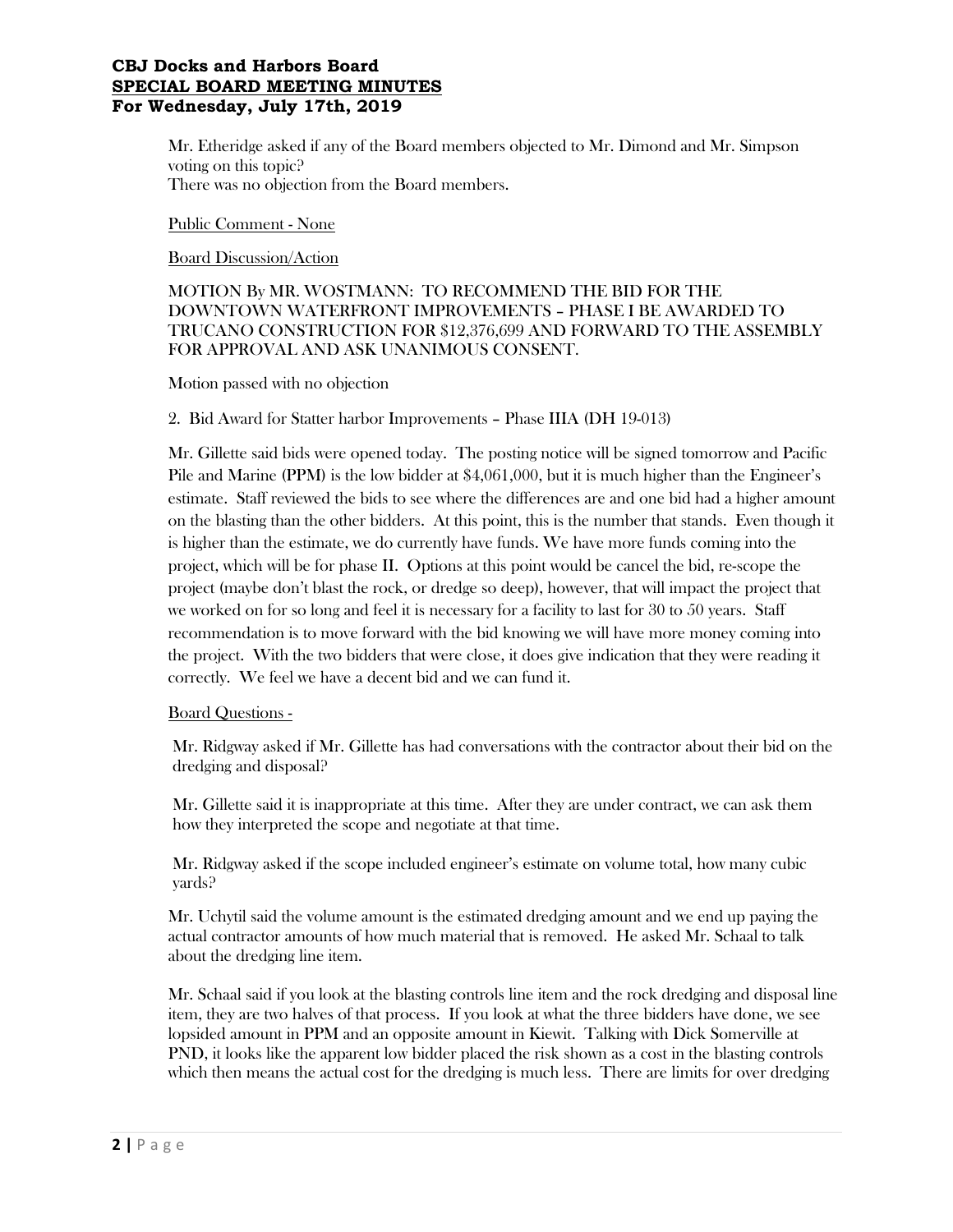and there are requirements for under dredging. If they over dredge we do not bear the cost and if the under dredge they need to go fix it at their expense.

Mr. Uchytil said we award on a firm fixed price. Our options are to award to this contractor, rescope it by making significant changes and re-advertise it. The risk is that we will lose another year and then we will need to go back and start the process all over for the National Marine Fisheries Service (NMFS) permit that took 19 months to receive. The bids came in 37% higher than what the engineer's estimate was and this is not the best situation. There is money in the project. The biggest risk to Docks & Harbor is the 75/25 match where 75% of head tax can be used but the other 25% has to be Harbor funds. That will be an additional \$250,000 for phase I and \$1M for phase II.

### Public Comment - Mr. Dennis Watson, Juneau, AK

Mr. Watson said he remembers when business was slow in the Northwest and jobs were hard to get because there was not any and bid prices were coming in at a good price. Now, when you are looking at work in the lower 48 you have companies begging for workers. He looks at it that the bids are high because they really do not need the business.

### Board Discussion/Action

Mr. Janes said passenger fees are a bit of a touchy subject and he does not want to automatically assume it is a good thing for Juneau to defer to more passenger fee funding on a project that came in a lot higher than expected. Approving this will send a negative message to CLIA and to our passenger fee funding of this project and also place the 25% on the burden of the community. He would like more discussion and would like to put the award of the bid off to do more research. He does not want to go in this quickly with the thought that passenger fees are inexhaustible and we take them for granted.

Mr. Etheridge said the passenger fees are for the next phase of this project.

Mr. Uchytil said they are and we will be receiving \$5M in this current Fiscal Year for phase II. This bid is 37% higher than the estimate and more than we are used to. The unique thing about this project is the blasting and the risk for the contractor because of the in-water blasting. He said he agrees we need to be frugal with everything we do, but there is nothing more to reduce in our bidding process. If we do go out again for bids, it needs to be re-scoped significantly to be fair to the next round of bidders.

Mr. Janes said another concern is the discrepancies in the blasting from two different bidders. Can the blasting be pulled out and be called a separate phase? He said \$1M is worth talking about.

Mr. Schaal said the specification section for blasting controls was put together by a blasting specialist. They are very prescriptive and protective because this is a very unique situation. The specs are very descriptive on what they need to do to protect the community and Docks & Harbors interest. He said he is not concerned about the line item differences but if you add up the two items together, they are not that far off between all three bidders. It depends on the contractor where they put their money to come up with the overall bid because we pay based on a lump sum. They are higher than the engineer's estimate but not too different from each other's bids.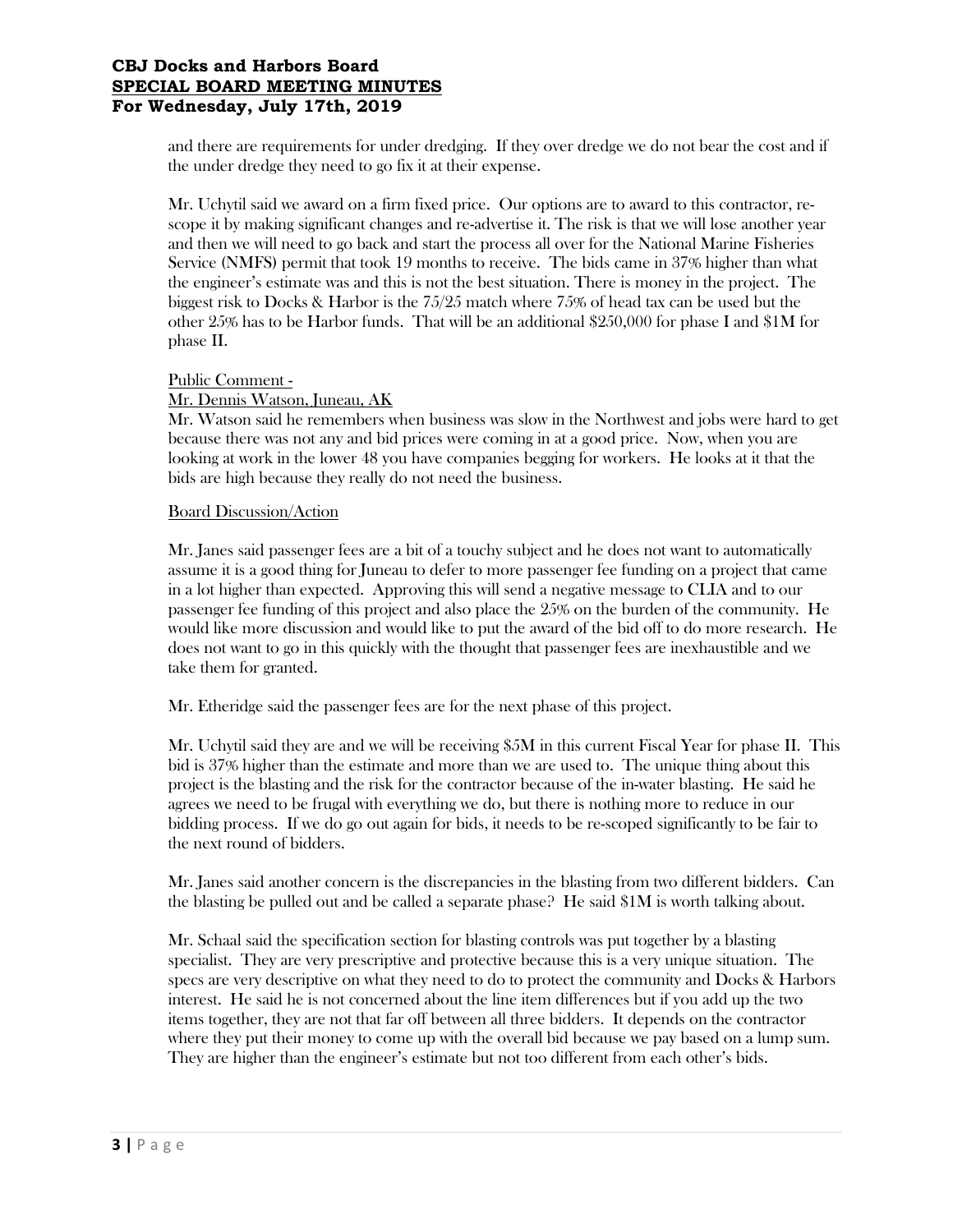Mr. Dimond said any blasting is dangerous and adds a lot of cost. Engineers may not understand the OSHA regulation and compounded with working over the water, there are many added costs to any project. He said it is reasonable with the blasting to expect bids to come in higher than the engineer's estimate.

Mr. Wostmann asked what the consequence would be to not accept this bid and to guestimate the cost for a delay.

Mr. Uchytil said the reason the bids were open today and have approval from the Board today so the Assembly could act on it on Monday. Any delay will delay the Assembly approval until August  $19<sup>th</sup>$ . The timeline would be the contractor would mobilize as early as October 1<sup>s</sup>, start the work, and the project has to be finished by mid-March because of the eagle permits and the Fish & Wildlife permits. Any delay will put the contractor in a bind to get all the work completed following the boundary conditions of the Corps of Engineer, Fish & Wildlife, and the National Marine Fisheries Service permits.

Mr. Ridgway asked if we had a Marine Mammal Protection Act permit LOA?

Mr. Uchytil said no, we have an IHA, Incidental Harassment Authorization Permit, which allows us to have "takes" of marine mammals. The blasting is very complicated and part of this permit is they will blast at the end of the day whether there are marine mammals or not. This is because the explosives place the workers at risk.

Mr. Ridgway asked who is liable for non-compliant of the IHA?

Mr. Uchytil said he is not sure.

Mr. Ridgway said he would prefer a contractor who puts more cash in the blasting rather than mobilization because that could provide additional protection for Docks & Harbors.

Mr. Wostmann asked if the permits are all date specific for use?

Mr. Uchytil said that is correct.

Mr. Dimond asked if there are portions of this project, if delayed, that could be removed to cut back on the cost to get a lower bid?

Mr. Uchytil said the only areas to change would be to not dredge as deep and not blast all the rock that tour operators said will be a problem if left in.

Mr. Janes said he questions dredging to negative eight but he is tending to support this bid. He wants to make sure the Assembly is clear why we made the decision we made.

Mr. Becker asked if sea lions come into the harbor during this project, would the contractor have to stop working until they leave?

Mr. Schaal said we have an in depth permit from the National Marine Fisheries that talks about protection for the marine mammals and we intend to cooperate with the local NOAA officer as we get closer to the blasting phase and all local resources to set ourselves up for success. We will watch for marine mammals several weeks in advance of the project and know the ebb and flow of